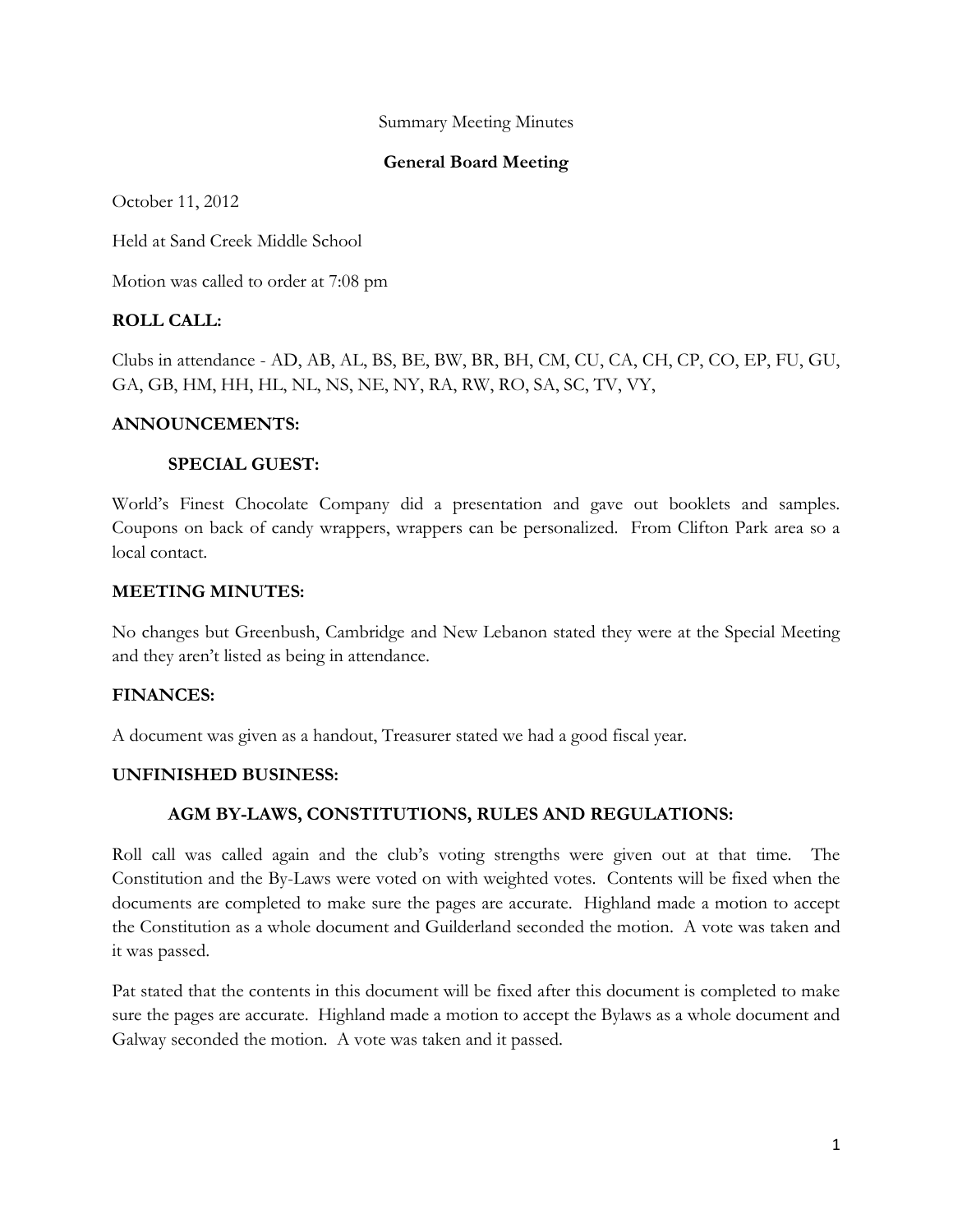The Rules and Regulations document does not need weighted votes. Highland made a motion to vote on this document Section by Section and not as a whole document and this was seconded by Ballston Spa. A vote was taken and it was passed.

There were discussions throughout this document and there were a few Sections that motions were made to change some of the wording. These Sections had first and second motions made and voted on. All Sections passed unanimously except for two Sections that had an opposition of two votes.

These three documents will be cleaned up and clubs will be notified when the process is complete.

# **MEMBERSHIP:**

Greenwich Soccer Club was accepted into CDYSL and a letter will be sent to the club indicating this matter. ADK Soccer Academy is now grandfathered in as a Limited Member based on the newly approved Constitution, Bylaws and Rules and Regulations.

## **GAMES COMMITTEE:**

## **FALL BALL 2012:**

There are 60 teams participating this year, play ends on October 28<sup>th</sup>. Next season preparation will begin earlier with the anticipation that more teams may want to participate.

## **OFFICE:**

### **REGISTRATION:**

Registrations are currently up to date. Please get registrations in now to avoid the rush in later months. Players who aren't registered and are practicing and/or playing are not covered if not officially registered through CDYSL and the clubs are then liable should something arise.

### **ENY:**

# **STATE CUP FINALS:**

Eastern New York would like the finals to be held in the Capital District. Any club interest, please contact the office and/or ENY. This is a two day event the first weekend of June.

### **EXCEPTIONAL SENIORS:**

This will be held on November 12 at DiCaprio Park. Schedules are currently on-line and all seniors can fill out a profile for the booklet that is given to college coaches. You don't need to be playing in the showcase to fill out a profile and Section Two chooses the players not CDYSL. If you additional information, contact Kitty Heiser at the office or at [cdyslgames@cdysl.org.](mailto:cdyslgames@cdysl.org)